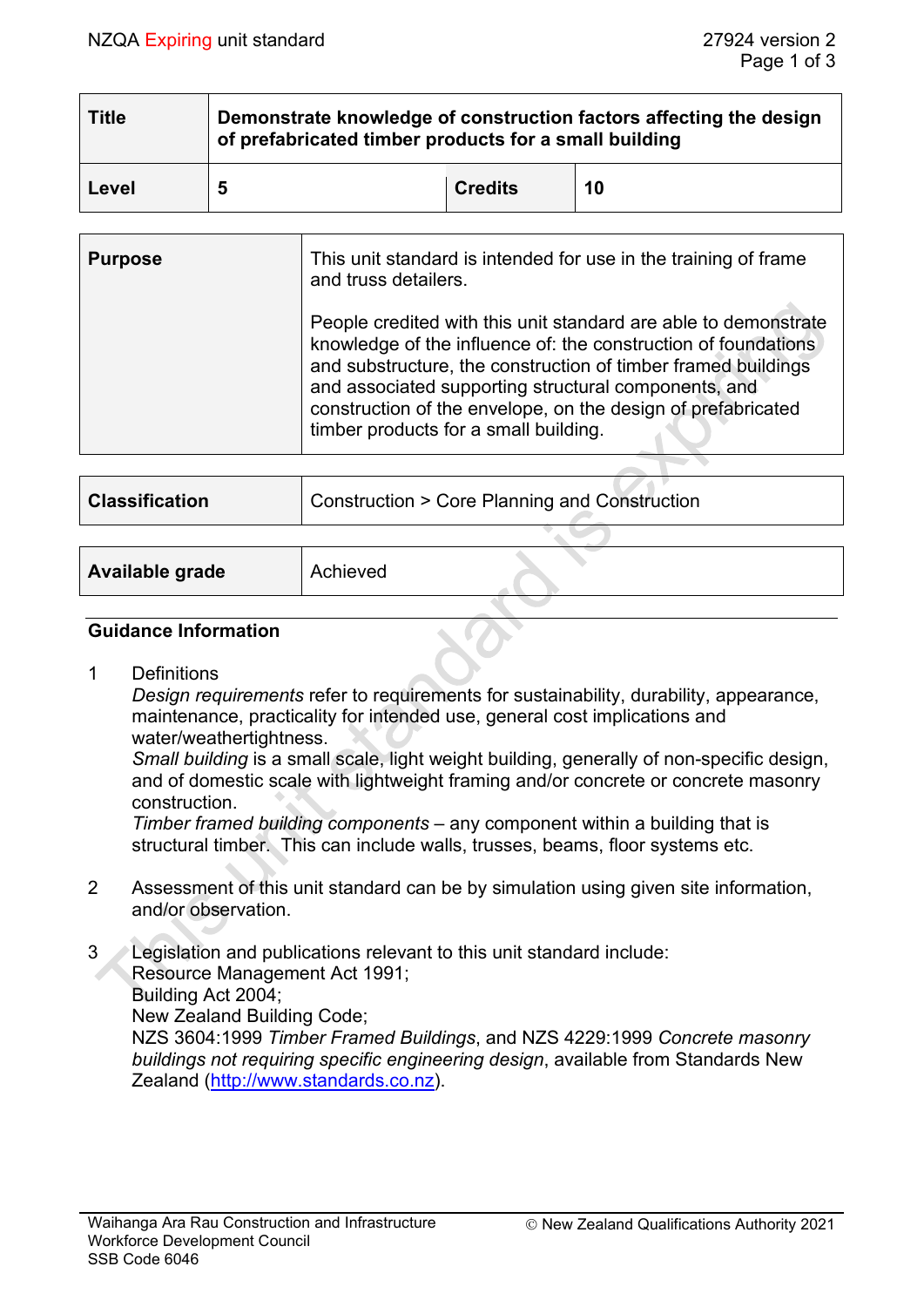# **Outcomes and performance criteria**

# **Outcome 1**

Demonstrate knowledge of the influence of the construction of foundations and substructure on the design of prefabricated timber products for a small building.

## **Performance criteria**

- 1.1 The geotechnical factors that influence the design of prefabricated timber products including bracing, load path, and bearing capacity are explained.
- 1.2 The construction process for foundations and substructure is explained, including a description of the relationship and effect of site constraints, materials, and time and general cost implications on the process. The influence of these on the design of prefabricated timber products is explained.

Range materials – timber, concrete.

## **Outcome 2**

Demonstrate knowledge of the influence of the construction of timber framed buildings and associated supporting structural components on the design of prefabricated timber products for a small building.

#### **Performance criteria**

- 2.1 The construction process for timber framed building structure is explained, including a description of the effect of code requirements, design requirements, structural requirements, product technical requirements, site constraints, materials, and time and general cost implications. The influence of these on the design of prefabricated timber products is explained.
	- Range materials timber, in-situ reinforced concrete floor, concrete masonry blockwork, structural steel.

# **Outcome 3**

Demonstrate knowledge of the influence of the construction of the envelope on the design of prefabricated timber products for a small building.

# **Performance criteria**

- 3.1 Types of wall and roof claddings are explained in terms of their ability to meet different design requirements. The influence of these on the design of prefabricated timber products is explained.
	- Range materials, four of timber, rendering, metal sheet, cellulose cement, masonry, concrete, glass.